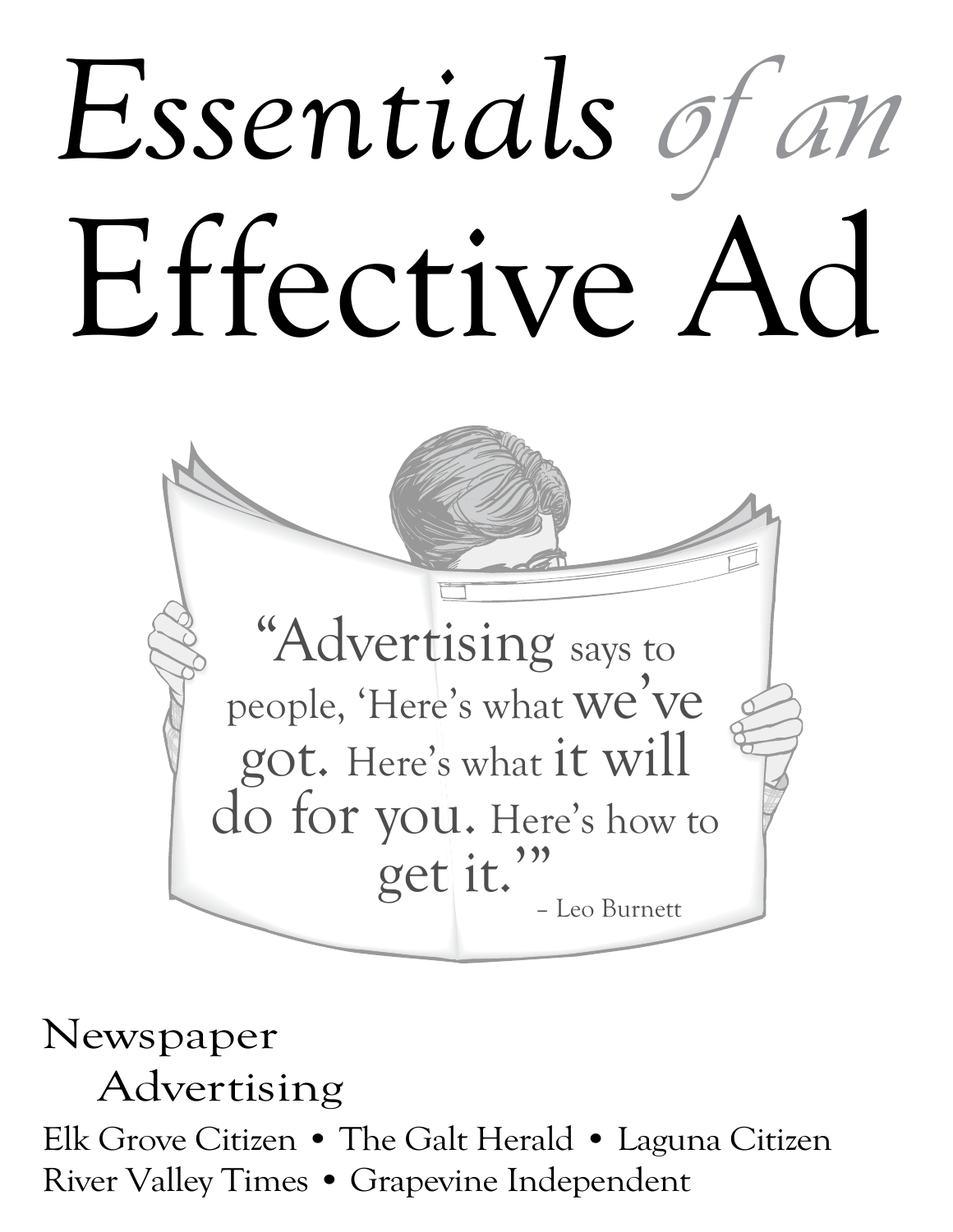# Essentials

### A. Headline

A benefit headline is noticed by your customers because it is a benefit to THEM! Used in combination with the artwork the goal is to create attention and interest.

### B. Artwork

Use your product and or product benefit. The artwork should clearly show what you are promoting. The goal is to have your prospective customers be able to visualize using your product.

### C. Specific Information

Your customers need to know what your product will do for them. Be specific and include only relevant information.

### D. Call to action

Your ad should urge your customers to respond. You have invested in your ad for a reason – tell your customers what to do!

### E. Signature

This is where customers will find your name, logo, phone number and address – include a map if you want customers to stop by.

HEADLINE



Your customers need to know what your product will do for them. Be specific and include only relevant information.

*ORDER YOUR PIE TODAY!*

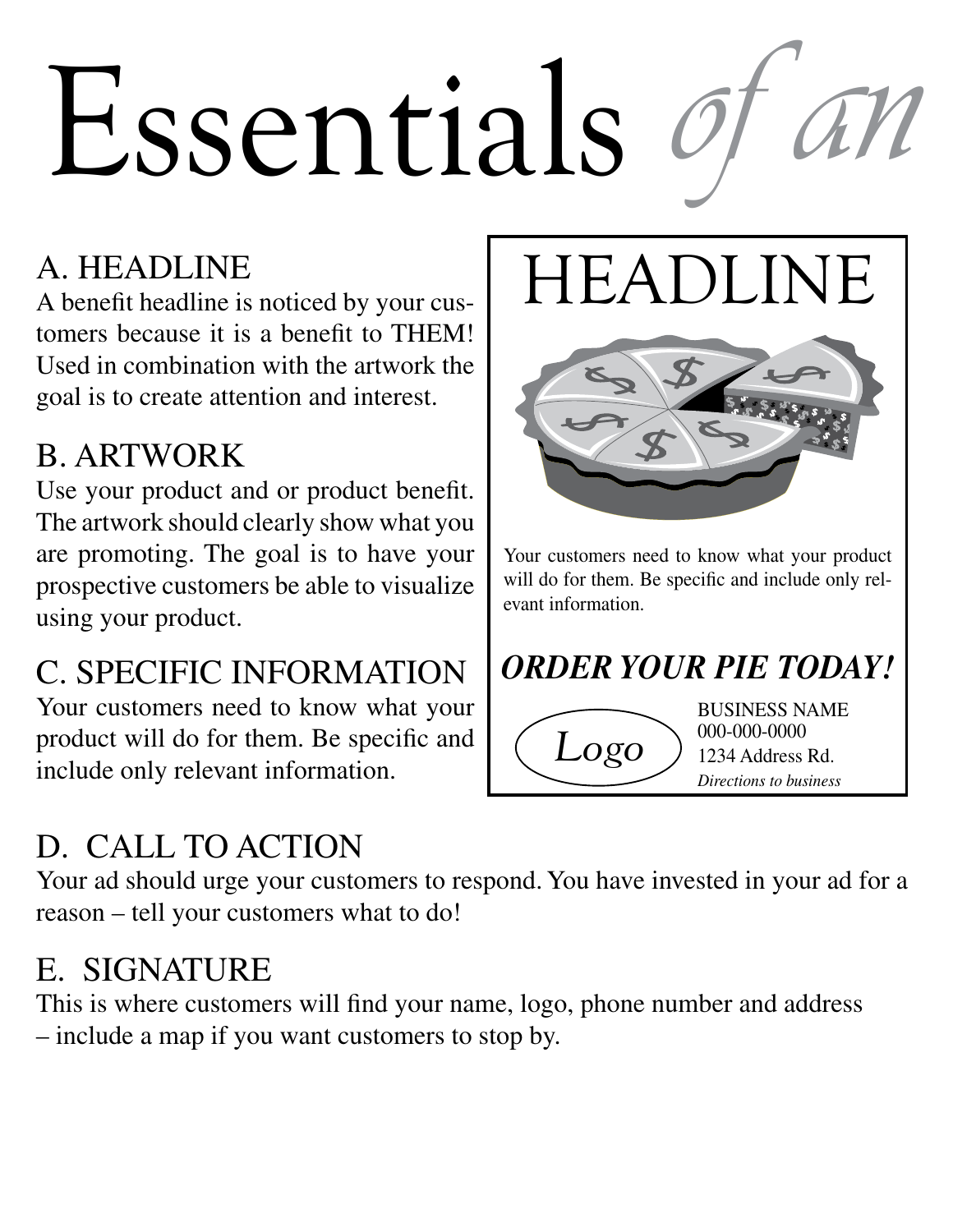### Effective Ad



### $D =$ DESIRE

 $AIDA =$ The Classic Formula for Effective Ads

Great ads have four things in common – they create Attention, Interest, Desire and Action. When creating ads, keep this simple AIDA formula in mind:

### $A = ATTENTION$

Grab readers' attention with headlines, type, white space and visuals.

#### $I = INTEREST$

Make the copy interesting and benefitoriented.

Make sure the copy answers readers' most basic question, "What's in it for me?" People read ad copy to find out how your product or service benefits them.

### $A = ACTION$

Urge your reader to act now – and make it easy to do so.